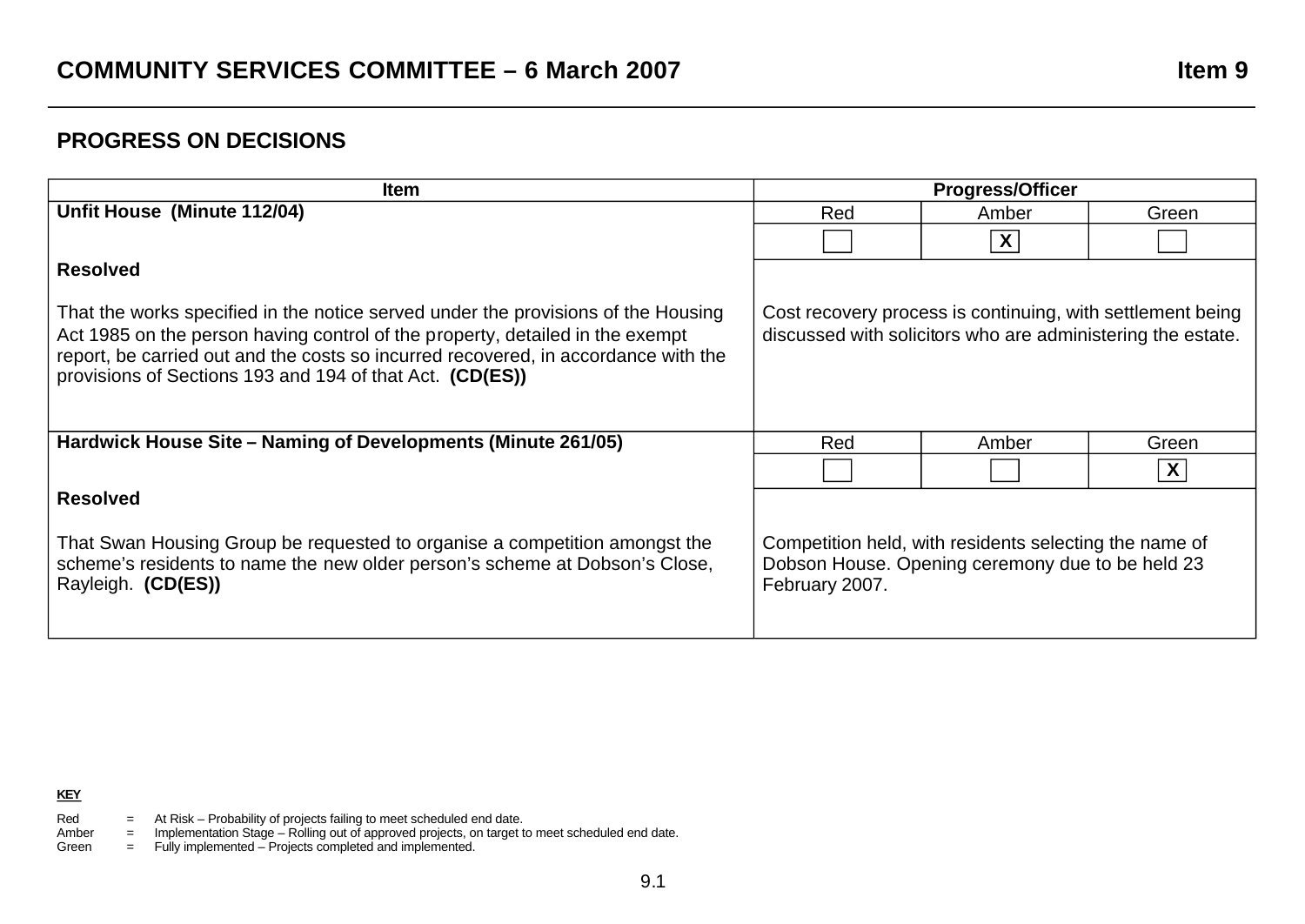| <b>Item</b>                                                                                                                                                                           | <b>Progress/Officer</b>                                                                                                                               |                           |       |
|---------------------------------------------------------------------------------------------------------------------------------------------------------------------------------------|-------------------------------------------------------------------------------------------------------------------------------------------------------|---------------------------|-------|
| Land at Hartford Close, Rayleigh (Minute 117/06)                                                                                                                                      | Red                                                                                                                                                   | Amber                     | Green |
|                                                                                                                                                                                       |                                                                                                                                                       | $\overline{\mathbf{X}}$   |       |
| <b>Resolved</b>                                                                                                                                                                       |                                                                                                                                                       |                           |       |
| That the Council seeks valuation of the land and that the Head of Legal Services<br>arranges for the sale to the owner of 16 Hartford Close, Rayleigh on terms to be<br>agreed. (HLS) | Valuation obtained, terms agreed with Owner, contract<br>prepared and completion date to be arranged subject to<br>confirmation of planning position. |                           |       |
| Housing Inspectorate – Report on General Fund Housing Services                                                                                                                        | Red                                                                                                                                                   | Amber                     | Green |
| (Minute 176/06)                                                                                                                                                                       |                                                                                                                                                       | X                         |       |
| <b>Resolved</b><br>That the recommendations from the Housing Inspectorate be adopted, as set out in<br>the appendix 2 to this report. $(CD(ES))$                                      | Recommendations being implemented.                                                                                                                    |                           |       |
| Proposed Housing Stock Transfer - Contractors (Minute 179/06)                                                                                                                         | Red                                                                                                                                                   | Amber                     | Green |
|                                                                                                                                                                                       |                                                                                                                                                       | $\boldsymbol{\mathsf{X}}$ |       |
| <b>Resolved</b>                                                                                                                                                                       |                                                                                                                                                       |                           |       |
| That the contracts, as set out in the officer's report, be extended on existing terms<br>and conditions, with index linking, until 31 March 2008. (CD(ES))                            | 9 contracts have now been extended. The 4 remaining<br>contracts will be extended by 31 March 2007.                                                   |                           |       |

## **KEY**

- Red  $=$  At Risk Probability of projects failing to meet scheduled end date.
- Amber = Implementation Stage Rolling out of approved projects, on target to meet scheduled end date.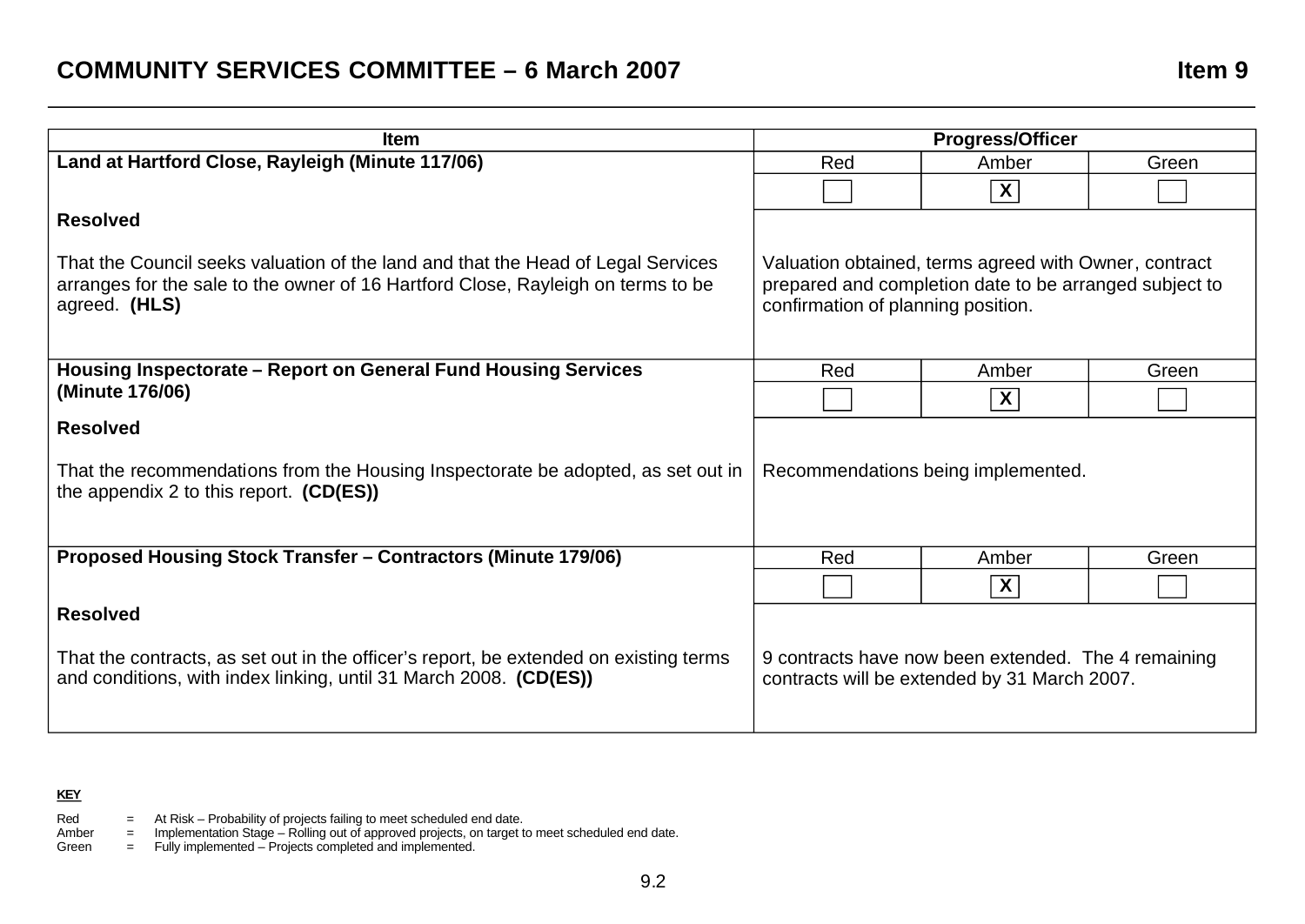# **COMMUNITY SERVICES COMMITTEE – 6 March 2007 Item 9**

| <b>Item</b>                                                                                 |                                                                                                                                                                                                                                                                                                                            |            |                         |
|---------------------------------------------------------------------------------------------|----------------------------------------------------------------------------------------------------------------------------------------------------------------------------------------------------------------------------------------------------------------------------------------------------------------------------|------------|-------------------------|
| Donation of Redundant Teen Shelter to Stambridge Community Centre<br>(Minute 84/06)         |                                                                                                                                                                                                                                                                                                                            | Amber      | Green                   |
|                                                                                             |                                                                                                                                                                                                                                                                                                                            |            | $\boldsymbol{X}$        |
| <b>Resolved</b>                                                                             |                                                                                                                                                                                                                                                                                                                            |            |                         |
|                                                                                             | The Stambridge Community Association have indicated<br>they no longer want to re-use the teen shelter.<br>Rayleigh Town Council has expressed an interest in using<br>the shelter on King George V Playing Field for a limited<br>trial period and they are currently investigating the<br>requirements to implement this. |            |                         |
| Take full responsibility for the equipment; its collection and any planning<br>requirement. |                                                                                                                                                                                                                                                                                                                            |            |                         |
| Demonstrate that they have consulted fully on the suitability of the shelter.               |                                                                                                                                                                                                                                                                                                                            |            |                         |
| Confirm that the location is suitable for such a shelter. (CD(ES))                          |                                                                                                                                                                                                                                                                                                                            |            |                         |
| <b>Private Sector House Condition Survey (Minute 86/06)</b>                                 |                                                                                                                                                                                                                                                                                                                            | Amber      | Green                   |
|                                                                                             |                                                                                                                                                                                                                                                                                                                            | X          |                         |
|                                                                                             | Slight delay in Thurrock completing their element. Draft<br>report now expected by the end of February.                                                                                                                                                                                                                    |            |                         |
|                                                                                             | That the redundant teen shelter from Sutton Court Drive playspace be donated to<br>Stambridge Community Centre, provided they can fulfil the following requirements:-<br><b>Resolved</b><br>That a private house condition survey be carried out; funding to be met from the<br>closure of accounts 2005/06. (CD(ES))      | Red<br>Red | <b>Progress/Officer</b> |

## **KEY**

Red  $=$  At Risk – Probability of projects failing to meet scheduled end date.

Amber = Implementation Stage – Rolling out of approved projects, on target to meet scheduled end date.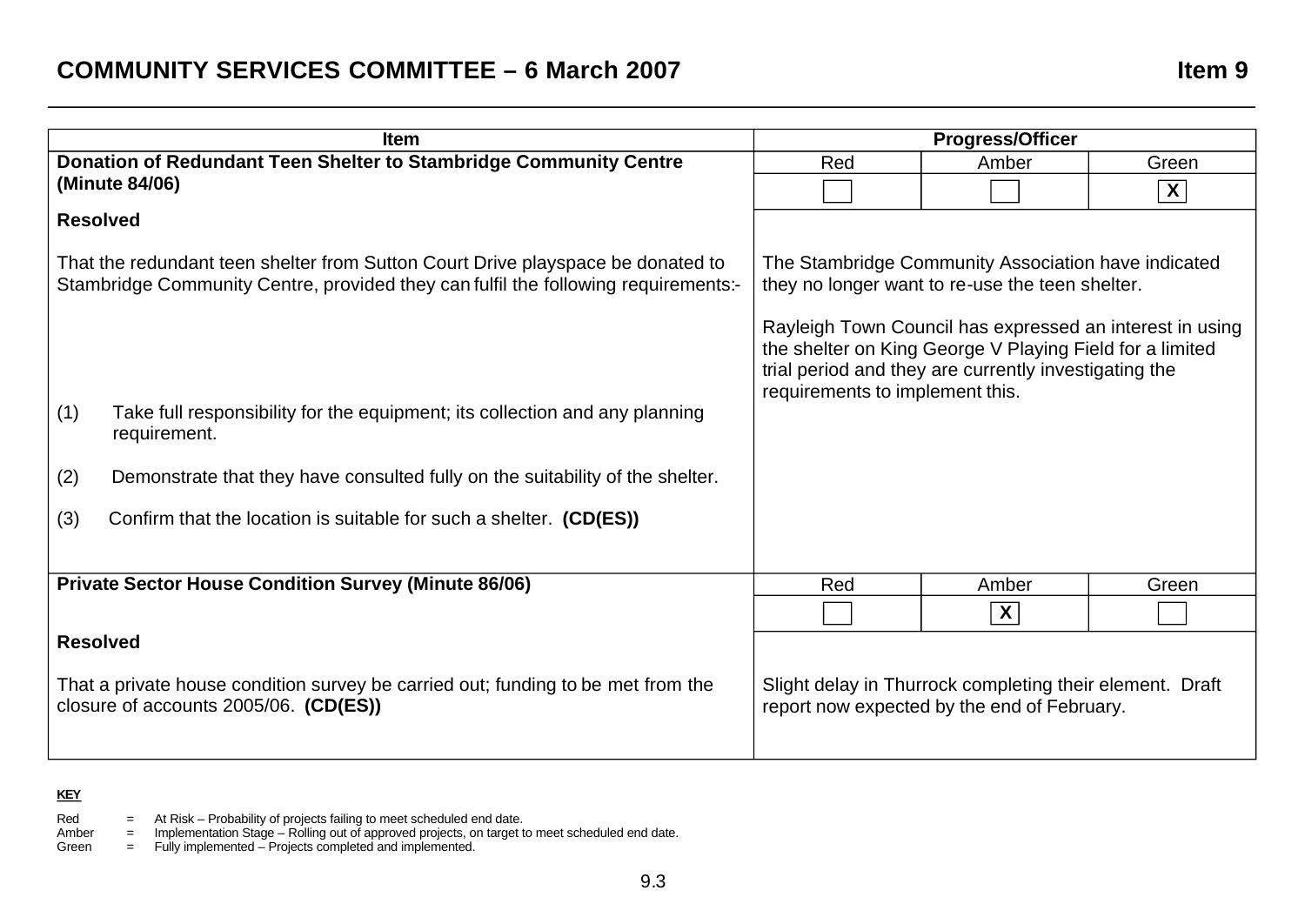| <b>Item</b>                                                                                                                                                                                        | <b>Progress/Officer</b>                                                                                                                              |       |                           |
|----------------------------------------------------------------------------------------------------------------------------------------------------------------------------------------------------|------------------------------------------------------------------------------------------------------------------------------------------------------|-------|---------------------------|
| Housing Renewal Assistance (Minute 271/06)                                                                                                                                                         | Red                                                                                                                                                  | Amber | Green                     |
|                                                                                                                                                                                                    |                                                                                                                                                      |       | $\boldsymbol{X}$          |
| <b>Resolved</b>                                                                                                                                                                                    |                                                                                                                                                      |       |                           |
| That the amended Housing Renewal Assistance Policy be agreed. (CD(ES))                                                                                                                             | Policy now being implemented.                                                                                                                        |       |                           |
| Food Safety Service Plan (Minute 272/06)                                                                                                                                                           | Red                                                                                                                                                  | Amber | Green                     |
|                                                                                                                                                                                                    |                                                                                                                                                      |       | $\boldsymbol{X}$          |
| <b>Resolved</b>                                                                                                                                                                                    |                                                                                                                                                      |       |                           |
| That the Food Safety Service Plan and the plan to complete the production of all<br>food law enforcement documents and to implement a peer review system by<br>December 2006 be approved. (CD(ES)) | Food Safety service plan for 2006/7 is being implemented.<br>Documents/procedures have been completed. Peer<br>review/audit completed December 2006. |       |                           |
| Health and Safety Service Plan (Minute 273/06)                                                                                                                                                     | Red                                                                                                                                                  | Amber | Green                     |
|                                                                                                                                                                                                    |                                                                                                                                                      |       | $\boldsymbol{\mathsf{X}}$ |
| <b>Resolved</b>                                                                                                                                                                                    |                                                                                                                                                      |       |                           |
| That the Health and Safety Service Plan be approved. (CD(ES))                                                                                                                                      | Health and safety service plan for 2006/7 is being<br>implemented.                                                                                   |       |                           |

## **KEY**

- Red  $=$  At Risk Probability of projects failing to meet scheduled end date.
- Amber = Implementation Stage Rolling out of approved projects, on target to meet scheduled end date.